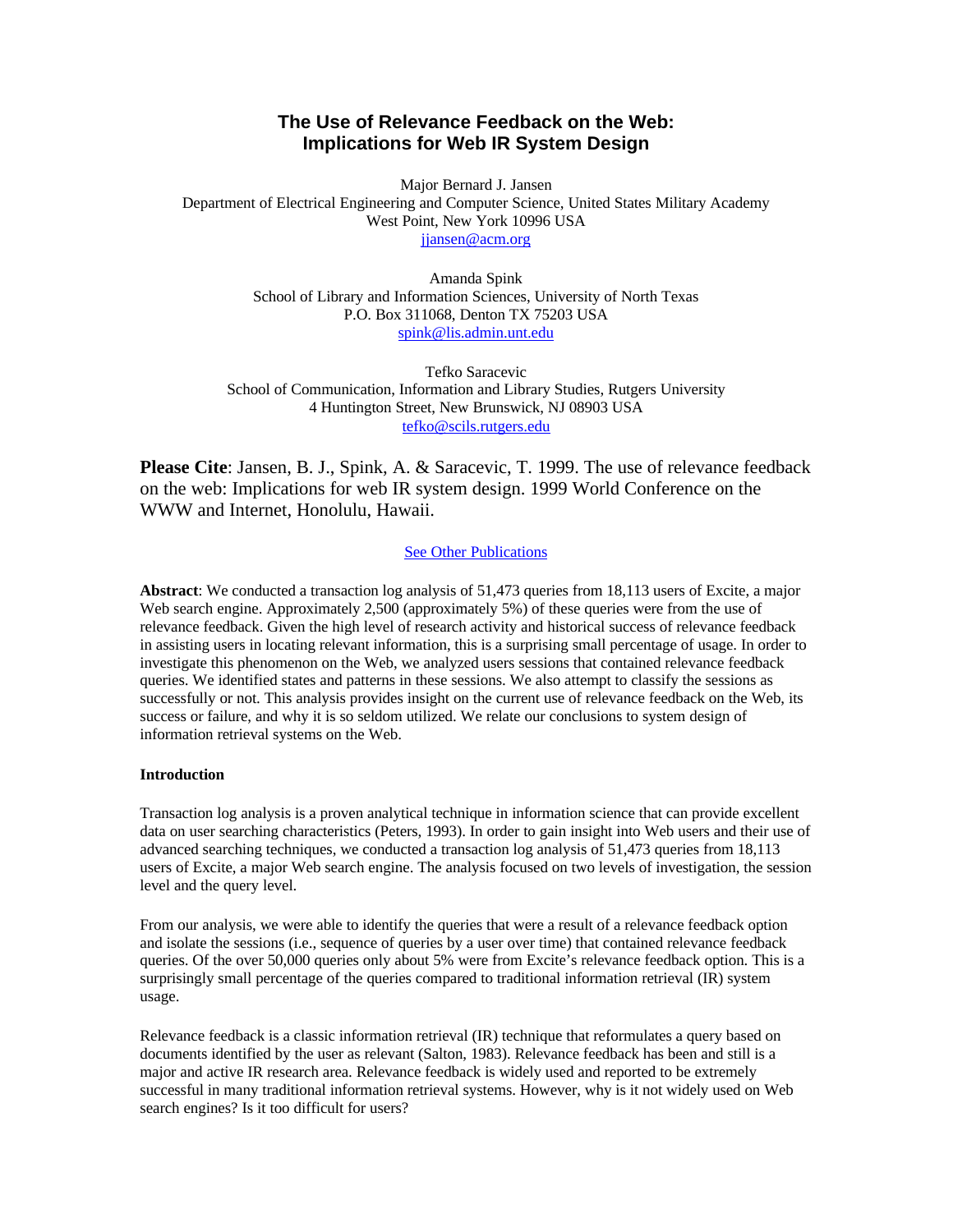When using the Excite search engine (http://www.excite.com), if one finds a documents that is relevant, the user need only "click" on a hyperlink that implements the relevant feedback option. It does not appear to be any more difficult than normal Web navigation. In fact, one could say that the implementation of relevance feedback is one of the simplest IR techniques available. There are more complicated IR techniques that are used more frequently, such as Boolean operators and term weighting. We found it surprising that this highly touted and widely researched IR feature implemented in straight forward fashion was so seldom utilized.

We analyzed the sessions that contained the approximately 2,500 relevance feedback queries to isolate the user characteristics. We identified patterns in these sessions. These patterns are composed of states and transitions from and to the same or other states. From these characteristics, we hope to gain insight into the possible causes of this the low use of relevance feedback and, possibly, methods to increase its use among Web users. These methods could be applied to design of IR systems on the Web. This paper extends finding finds from (Jansen, Spink, Bateman, & Saracevic, 1998).

# **Review of Literature**

Relevance feedback is a well-known IR technique (Salton, 1983) to improve the performance of IR systems. It has been widely researched (Salton & Buckley, 1990), (Harman, 1992), (Koenemann, 1996), and (Dunlop,1997). It has been reported to successful improve retrieval performance for at least a small number of iterations (Witten, Moffat, Bell, 1994). Although previous studies have focused on a variety of IR systems, we could locate no study that analyzed the use of relevance feedback on a major Web search engine such as Excite.

# **Background on Excite**

Founded in 1994, Excite, Inc. is a major Internet media public company which offers free Web searching and a variety of other services. The company and its services are described at its Web site, thus not repeated here. The search capabilities of Excite are briefly summarized.

Excite searches are based on the exact terms that a user enters in the query, however, capitalization is disregarded, with the exception of logical commands AND, OR, and AND NOT. Stemming is not available. An online thesaurus and concept linking method called Intelligent Concept Extraction (ICE) is used, to find related terms in addition to terms entered. Search results are provided in a ranked relevance order. A number of advanced search features are available. A page of search results contains ten answers at a time ranked as to relevance. For each site provided is the title, URL (Web site address), and a summary of its contents. Results can also be displayed by site and titles only. A user can click on the title to go to the Web site. A user can also click for the next page of ten answers. There is a clickable option *More Like This*, which is a relevance feedback mechanism to find similar sites. When *More Like This* is clicked, *Excite* enters and counts this as a query with zero terms.

Each transaction record contained three fields. With these three fields, we were able to locate a user's initial query and recreate the chronological series of actions by each user in a session:

- 1. **Time of Day**: measured in hours, minutes, and seconds from midnight of 9 March 1997.
- 2. **User Identification**: an anonymous user code assigned by the *Excite* server.
- 3. **Query Terms**: exactly as entered by the given user.

Focusing on our two levels of analysis, sessions and queries, we defined our variables in the following way.

1. **Session**: A session is the entire series of queries by a user over time. A session could be as short as one query or contain many queries.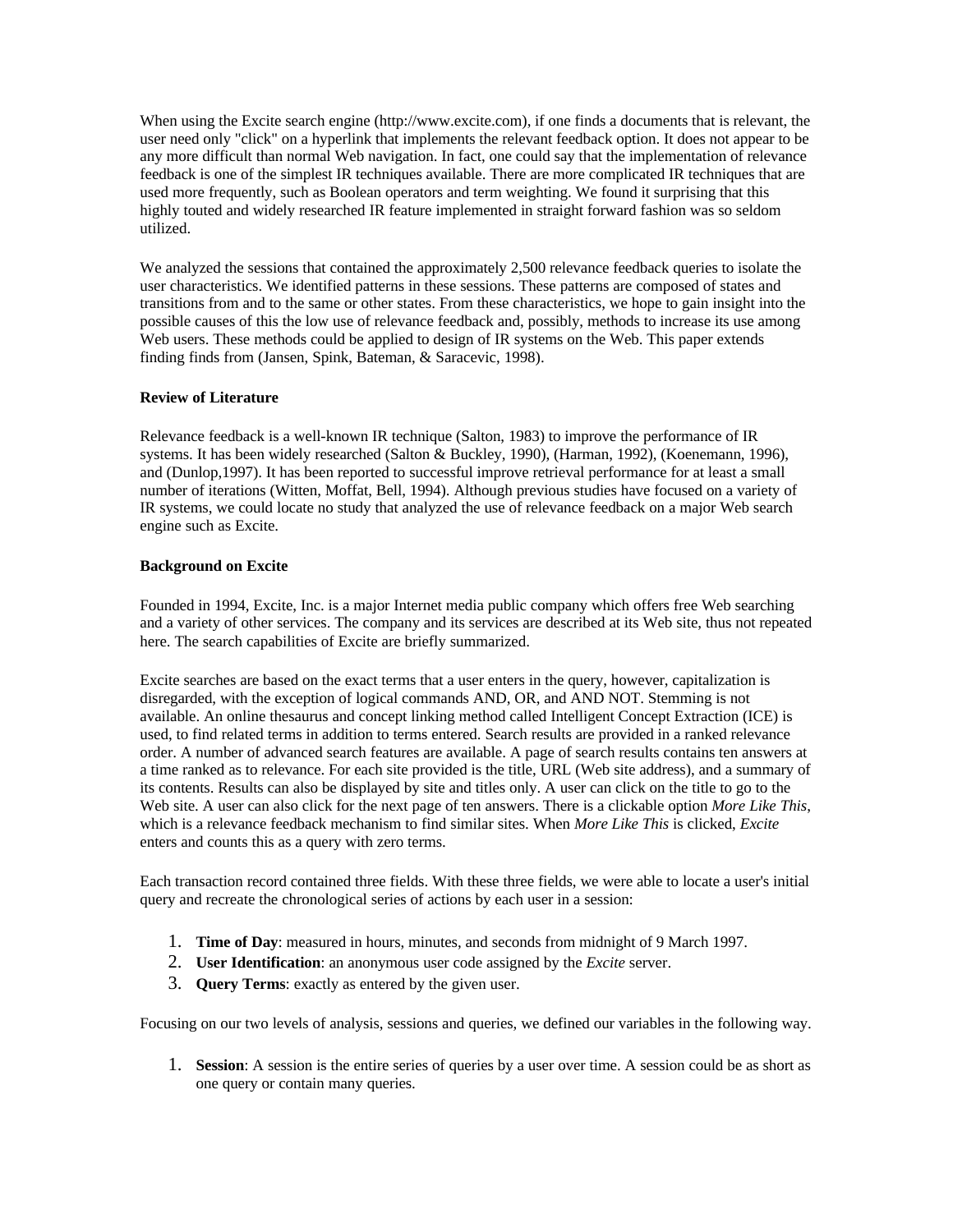2. **Query**: A query consists of one or more search terms, and possibly includes logical operators and modifiers.

# **Overall Statistics**

Given the way that the transaction log recorded user actions, relevance feedback option was recorded as a empty query. However, a user entering a empty query would also be recorded the same. Using a purely quantitative analysis, we isolated 2,543 null queries, which represents the maximum number of relevance feedback queries. For this study, we had to remove the relevance feedback queries from the mistakes. Therefore, we reviewed the data and removed all queries that were obviously not the result of relevance feedback. If a determination could not be made, the query remained in the study. The results are summarized in Table 1:

| <b>Classification</b> | Number of<br><b>Queries</b> | Percentage |
|-----------------------|-----------------------------|------------|
| Relevance<br>Feedback | 1597                        |            |
| Mistakes              | 946                         | 37%        |
| Total                 | 2543                        | 100%       |

#### **Table 1: Percentage of Relevance Feedback Queries.**

As one can see, fully 37% of the possible null queries were judged not to be relevance feedback queries but instead some sort of mistake. This result in itself is very interesting and noteworthy for Web IR system designers. The high level of failures implies that something with the interface or the system is causing users to enter null queries just under 40% of the time. From observational evidence, some novice users "click" on the search button thinking that it takes them to the screen for searching. Additionally, Peters (1993) states that users many times enter null queries. Regardless of the reason for the mistakes, the maximum possible relevance feedback queries was 1,597. These queries resulted from 823 user sessions, implying an average of 1.99 relevance feedback queries per user session.

We then wanted to isolate patterns, if any, in the user sessions. Working with the 823 user sessions, we classified each query in the session as belonging to one of the following states:

- **Initial Query** was the first string of terms that a user entered for a session.
- **Modified Query** was the second or subsequent entry (i.e., query) that was related to the query before it. Related being defined as processing one or more of the same terms or obviously related to the same topic as the preceding query.
- **Next Page** was a request by the user to view the next page of 10 results.
- **New Query** was a second or subsequent entry by a user that was unrelated to the previous query.
- **Relevance Feedback** was the utilization by the user of the relevance feedback option, "More Like This."
- **Previous Query** was the second or subsequent entry by a user that was exactly like the previous entry.

We first analyzed the number of occurrences of each state.

#### **State Analysis**

The number of occurrences of each state is listed in Table 2. There were 2148 unique states in the 804 user sessions. As to be expected, relevance feedback occurred by far (872). Ignoring initial query, the next most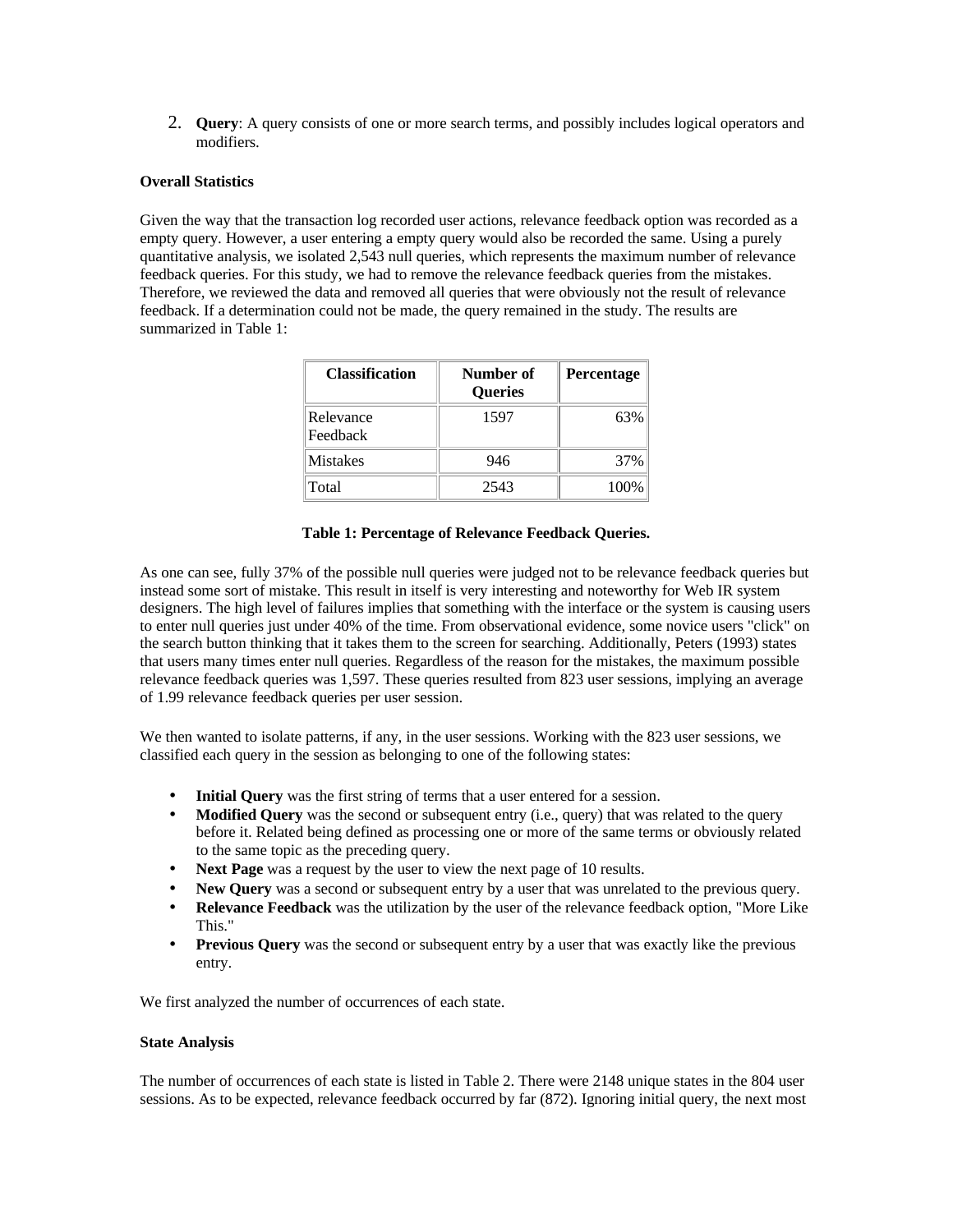common state was next page (542). This indicates that that there was a number of viewing of subsequent results by users. There were also a large number of modified queries, indicating the addition, removal, or change of query terms.

| State                 | Number of<br>Occurrences |
|-----------------------|--------------------------|
| Relevance<br>Feedback | 872                      |
| <b>Initial Query</b>  | 804                      |
| Next Page             | 542                      |
| Modified<br>Query     | 467                      |
| Previous Query        | 151                      |
| New Query             | 116                      |
| Total                 | 2952                     |

# **Table 2: Occurrences of Non-Repeating States.**

We then examined where each state occurred in the session. The shortest session was two queries. The longest session was seventeen queries. These results are displayed in Table 3.

| <b>Type</b>           | Query            | Query            |                  |                  | Query 3 Query   Query 5   Query 6   Query |                  | 7                | Query<br>8       | <b>Query</b><br>9 | <b>Total</b> |
|-----------------------|------------------|------------------|------------------|------------------|-------------------------------------------|------------------|------------------|------------------|-------------------|--------------|
|                       | $\mathbf{1}$     | $\overline{2}$   |                  |                  |                                           |                  |                  |                  |                   |              |
| <b>Initial Query</b>  | 804              | $\boldsymbol{0}$ | $\boldsymbol{0}$ | $\Omega$         | $\Omega$                                  | $\theta$         | $\boldsymbol{0}$ | $\boldsymbol{0}$ | $\boldsymbol{0}$  | 804          |
| Relevance<br>Feedback | $\boldsymbol{0}$ | 371              | 284              | 93               | 63                                        | 26               | 15               | 8                | $\tau$            |              |
| Next Page             | $\boldsymbol{0}$ | 282              | 63               | 66               | 56                                        | 26               | 19               | 14               | 5                 |              |
| Modified<br>Query     | $\boldsymbol{0}$ | 132              | 133              | 82               | 38                                        | 35               | 21               | 12               | 6                 |              |
| New Query             | $\boldsymbol{0}$ | 19               | 31               | 25               | 14                                        | 14               | 4                | 3                | 4                 |              |
| Previous<br>Query     | $\boldsymbol{0}$ | $\boldsymbol{0}$ | 54               | 48               | 23                                        | 11               | 8                | $\overline{4}$   | $\mathbf{1}$      |              |
| Total                 | 804              |                  |                  |                  |                                           |                  |                  |                  |                   |              |
| <b>Type</b>           | Query            | Query            | Query<br>12      | Query<br>13      | Query<br>14                               | Query<br>15      | Query<br>16      | Query<br>17      |                   | <b>Total</b> |
|                       | 10               | 11               |                  |                  |                                           |                  |                  |                  |                   |              |
| <b>Initial Query</b>  | $\boldsymbol{0}$ | $\boldsymbol{0}$ | $\boldsymbol{0}$ | $\mathbf{0}$     | $\boldsymbol{0}$                          | $\boldsymbol{0}$ | $\boldsymbol{0}$ | $\boldsymbol{0}$ |                   |              |
| Relevance<br>Feedback | $\overline{2}$   | $\overline{2}$   | $\mathbf{1}$     | $\boldsymbol{0}$ | $\boldsymbol{0}$                          | $\boldsymbol{0}$ | $\mathbf{0}$     | $\overline{0}$   |                   | 5            |
| Next Page             | 3                | 3                | $\boldsymbol{0}$ | 3                | $\boldsymbol{0}$                          | $\mathbf{1}$     | $\boldsymbol{0}$ | $\mathbf{1}$     |                   | 11           |
| Modified<br>Query     | 3                | 1                | 3                | $\mathbf{0}$     | $\theta$                                  | $\boldsymbol{0}$ | 1                | $\boldsymbol{0}$ |                   | 8            |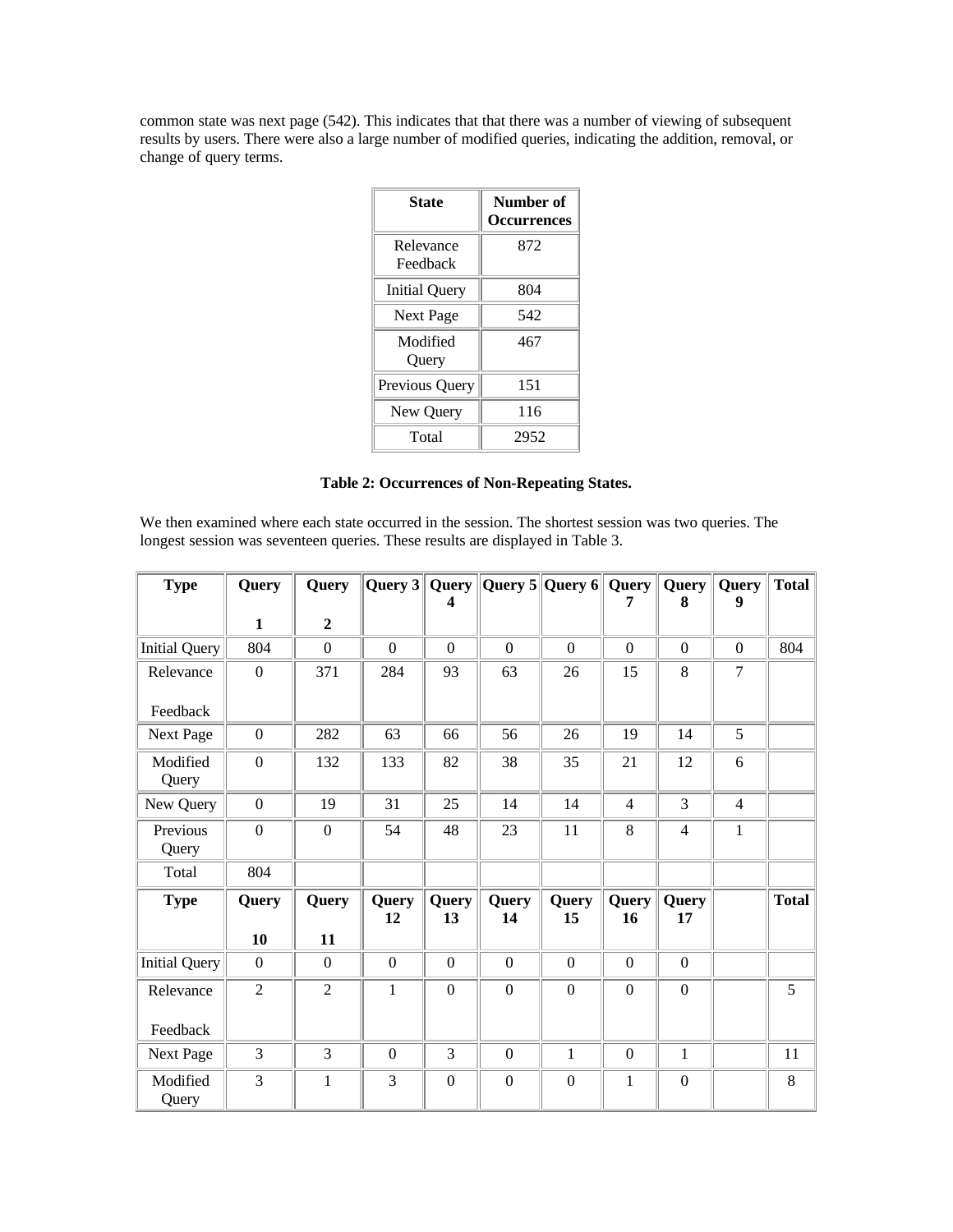| New Query         |  |  |  |  |  |
|-------------------|--|--|--|--|--|
| Previous<br>Query |  |  |  |  |  |
| Total             |  |  |  |  |  |

# **Table 3: Frequency of State Occurrence at each Session Level.**

Given that there were no one query session in this sample (i.e., the shortest session was Query -> Relevance Feedback, a two query session), we see from Table 3, that there were 239 two query sessions, the largest group. However, there were 251 three query session, 120 four query session, 82 five query sessions, followed by a fair number of six and seven query sessions.



We see that the distribution of state occurrences shift as the length of the session increase. For the sessions of two and three queries, the relevance feedback state is the dominant state. As the length of the queries increase, the occurrences of relevance feedback as a percentage of all states decrease. Beginning with session of five queries or more, relevance is no longer the state with the most occurrences. This would seem to indicate that relevance feedback was not successful for these users, and they resorted to other means to find relevant information. This is evidence by the predominance of the modified query state in these lengthier sessions.

#### **State – Transition Analysis**

Based on this analysis, we could examine the transitions between states in each session. We isolated four patterns that classified all relevance feedback session. These patterns are displayed in Figure 1. Noted that we account for the returning to the same state. With the identification of these four states, it is clear that the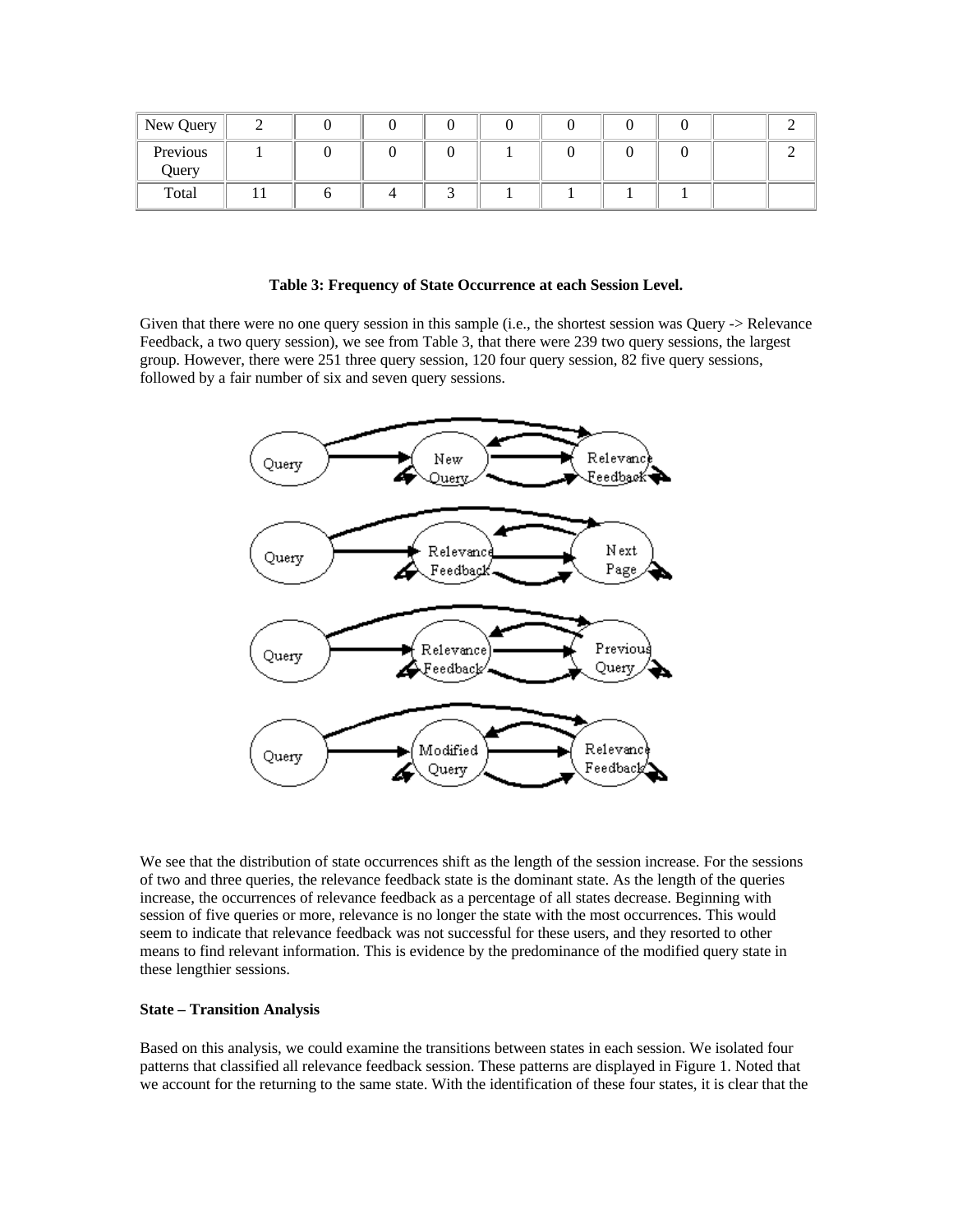IR system interface should be tailored to support these patterns of occurrence, namely in the transitions from one state to a different state.

#### **Session Analysis**

Given the low occurrences of relevance feedback queries, we attempted to determine if the session containing relevance feedback was successful or not. Without access to the users, this was difficult and required some assumptions. If the user utilized relevance feedback and quit, we gave relevance feedback the benefit of the doubt and counted it as a success (i.e., the user found something of relevance). Probably, many times these were not successfully, so our count of relevance feedback successes if probably on the high side.

If the user utilized relevance feedback and returned to the exact previous query, it is safe to assume that nothing of value was found. There were some sessions where the user used relevance feedback and returned to a similar but not exact query.

Since once could say that the relevance feedback query could have provide some terms suggestions, we classified these session as less than successful.

Some sessions, could also be classified as browsing, namely the user uses relevance feedback and then returns to the session with a totally new query.

The results are summarized in Table 4.

| <b>Classification</b>   | Number of<br><b>Occurrences</b> | Percentage |
|-------------------------|---------------------------------|------------|
| <b>Success</b>          | 509                             | 63%        |
| Failure                 | 126                             | 16%        |
| Less Than<br>Successful | 135                             | 17%        |
| <b>Browsing</b>         | 34                              | 4%         |
| Total                   |                                 |            |

#### **Table 4: Classifcation of Relevance Feedback Sessions.**

As one can see in Table 4, giving relevance feedback the benefit of the doubt, fully 63% of the relevance session could be construed as being successful. If the less than successful are included, then almost 80% of the relevance feedback session provide some measure of success.

The question then becomes, why is relevance feedback used more on the Web search engine? In order to hopefully gain insight to this, we wanted to see if the population that used relevance feedback different from the population at large.

# **Comparison to Population at Large**

We first examined the query construction of relevance feedback users to the query construction of the general population. This is shown in Table 5. The total percentage for each percentage column does not sum to 100% because the relevance feedback queries are not included. There appears to be little different between the relevance feedback users and the population in general. Assuming that lengthier queries are a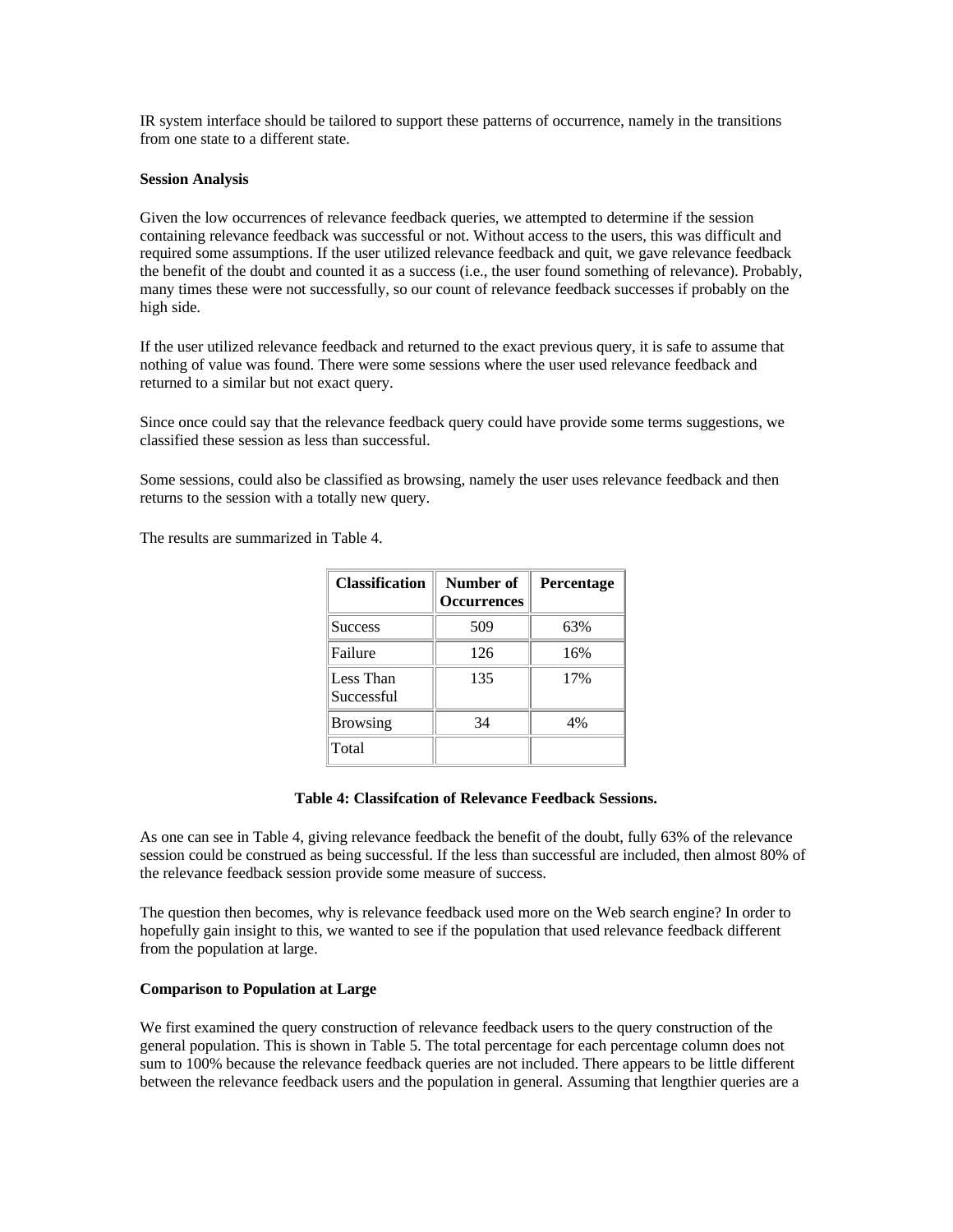sign of a more sophisticated user, it appears that the relevance feedback population does not difference significantly from the general population of Web users.

| <b>Terms Per</b><br>Query | Number in<br><b>Relevance Feedback</b><br><b>Population</b> | <b>Percent of Relevance</b><br><b>Feedback Queries</b> | <b>Percent</b> in<br><b>General</b><br>Population |
|---------------------------|-------------------------------------------------------------|--------------------------------------------------------|---------------------------------------------------|
| $\mathbf{1}$              | 972                                                         | 19.80%                                                 | 31                                                |
| $\overline{2}$            | 1045                                                        | 21.29%                                                 | 31                                                |
| 3                         | 635                                                         | 12.94%                                                 | 18                                                |
| $\overline{4}$            | 310                                                         | 6.32%                                                  | 7                                                 |
| 5                         | 195                                                         | 3.97%                                                  | $\overline{4}$                                    |
| 6                         | 70                                                          | 1.43%                                                  | 1                                                 |
| 7                         | 36                                                          | 0.73%                                                  | 0.94                                              |
| 8                         | 23                                                          | 0.47%                                                  | 0.44                                              |
| 9                         | 3                                                           | 0.06%                                                  | 0.24                                              |
| >10                       | 22                                                          | 0.45%                                                  | 0.36                                              |
| Total                     | 4908                                                        | $\%$                                                   |                                                   |

# **Table 5: Terms Per Query.**

Next, we examined the number of queries per user. This data is displayed in Table 6. In queries per user, the relevance feedback population had significantly longer queries than the population at large. The median number of queries per user for the relevance feedback population was approximately 2 and for the general population it was 1. There were also a significant number of relevance feedback users that had session of 3, 4, 5, and even 6 queries. In the general population, there is a steep drop-off at 2 queries per user. This may indicate that relevance feedback were more persistent in satisfying their information need and therefore more willing to invest the time to use not only relevance feedback but more larger sessions in general.

| <b>Query Per</b><br><b>User</b> | Number of<br><b>Users</b> | Percentage<br>of RF Users | Percentage of<br><b>General Population</b> |
|---------------------------------|---------------------------|---------------------------|--------------------------------------------|
| 1                               | 3                         | 0.36%                     | 67.00                                      |
| 2                               | 375                       | 45.29%                    | 19.00                                      |
| 3                               | 223                       | 26.93%                    | 7.00                                       |
| 4                               | 97                        | 11.71%                    | 3.00                                       |
| 5                               | 64                        | 7.73%                     | 1.60                                       |
| 6                               | 34                        | 4.11%                     | 0.80                                       |
| 7                               | 11                        | 1.33%                     | 0.44                                       |
| 8                               | 4                         | 0.48%                     | 0.18                                       |
| 9                               | 8                         | 0.97%                     | 0.20                                       |
| 10                              | 6                         | 0.72%                     | 0.09                                       |
| 11                              | 1                         | 0.12%                     | 0.04                                       |
| >12                             | 1                         | 0.12%                     | 0.04                                       |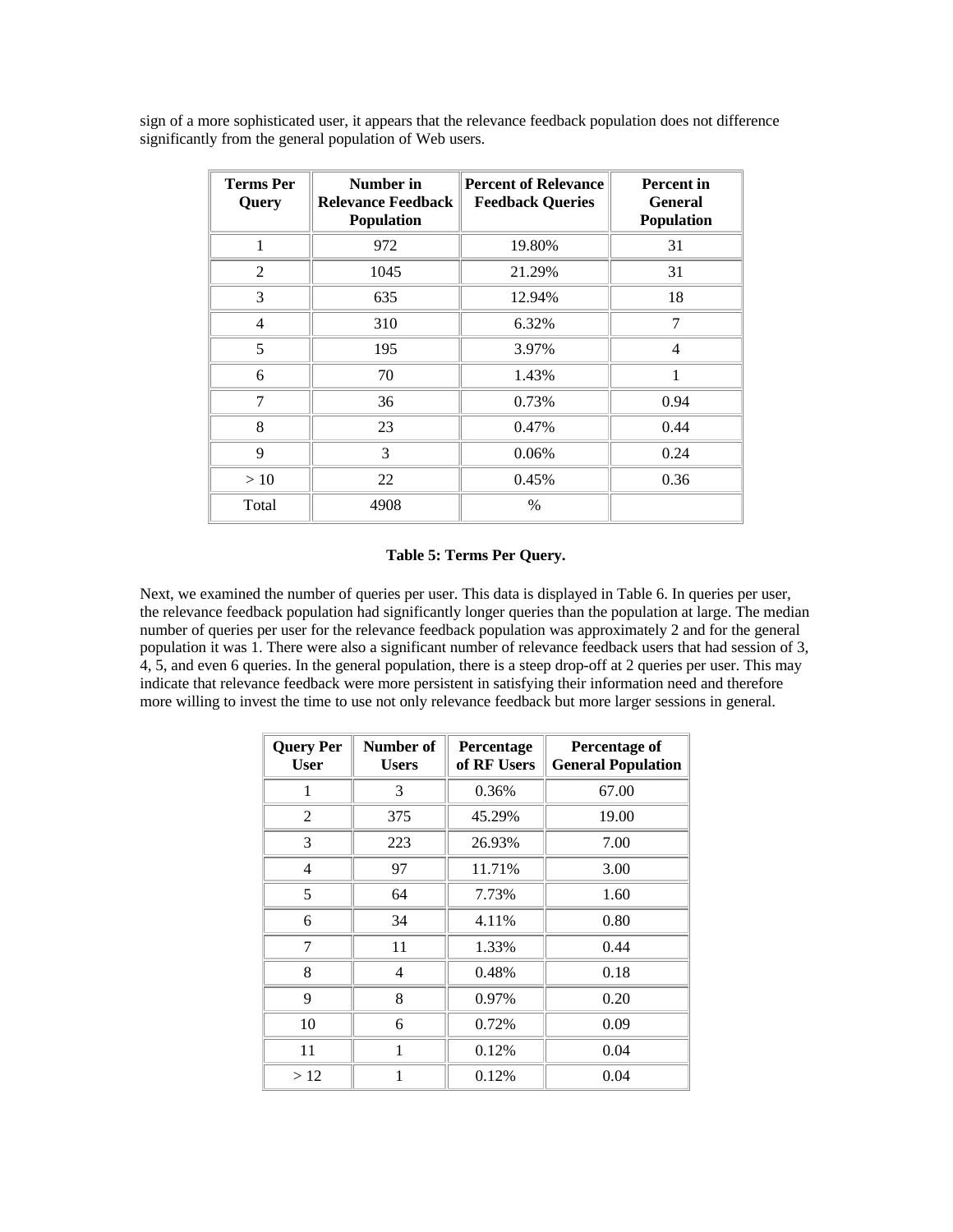#### **Summary**

We conducted a transaction log analysis of 51,473 queries from 18,113 users of Excite, a major Web search engine. Of the over 50,000 queries only about 5% were from Excite's relevance feedback option. This is an extremely small percentage of the queries. In order to gain insight into the possible causes of this phenomena, we analyzed the sessions that contained the approximately 2,500 relevance feedback queries.

Given the way that the transaction log recorded user actions, relevance feedback option was recorded as a empty query. Fully 37% of the possible relevance feedback queries were judged not to be relevance feedback queries but instead some sort of mistake

We isolated states within each session, identifying 6 possible states, query, relevance feedback, modified query, previous query, next page, and new query. Of these state, relevance feedback was the most common, occurring 872 times.

We then examined the occurrence of each state at each query in the session. The shortest session was two queries. We sew that the distribution of state occurrences shifts as the length of the session increase. For the sessions of two and three queries, the relevance feedback state is the dominant state. As the length of the queries increase, the occurrences of relevance feedback as a percentage of all states decrease.

Based on this analysis, we isolated four patterns that classified all relevance feedback session. These patterns are displayed in Figure 1. Noted that we account for the returning to the same state.

Given the low occurrences of relevance feedback queries, we attempted to determine if the session containing relevance feedback was successful or not. As one can see, given relevance feedback the benefit of the doubt, fully 63% of the relevance session could be construed as being successful. If the less than successful are included, then almost 80% of the relevance feedback session provide some measure of success.

We then compared the relevance population to the population at large. We first examined the query construction of relevance feedback users to the query construction of the general population There appears to be little different between the relevance feedback users and the population in general.

Next we examined the number of queries per user. The relevance feedback population had significantly longer queries than the population at large. The median number of queries per user for the relevance feedback population was about 2 and for the general population it was approximately1.

# **Conclusion**

The data and analysis suggest that relevance feedback is successful for Web users, although only a small percentage of Web users take advantage of this feature. On the other hand, although it is successful over 60% of the time, this implies a 40% failure rate or at least a not totally successful rate of 40%. This may be one reason relevance feedback is so seldom utilized. Its success rate on the Web is just too low.

As for user characteristics of the relevance feedback population, they do not appear to differ in terms of sophistication from the other Web users, but they exhibit more doggedness in attempting to locate relevance information. This could be for several reasons. One may suspect that the subjects they are searching for are more intellectually demanding. A cursory analysis of the query subject matter and terms does not support this conclusion.